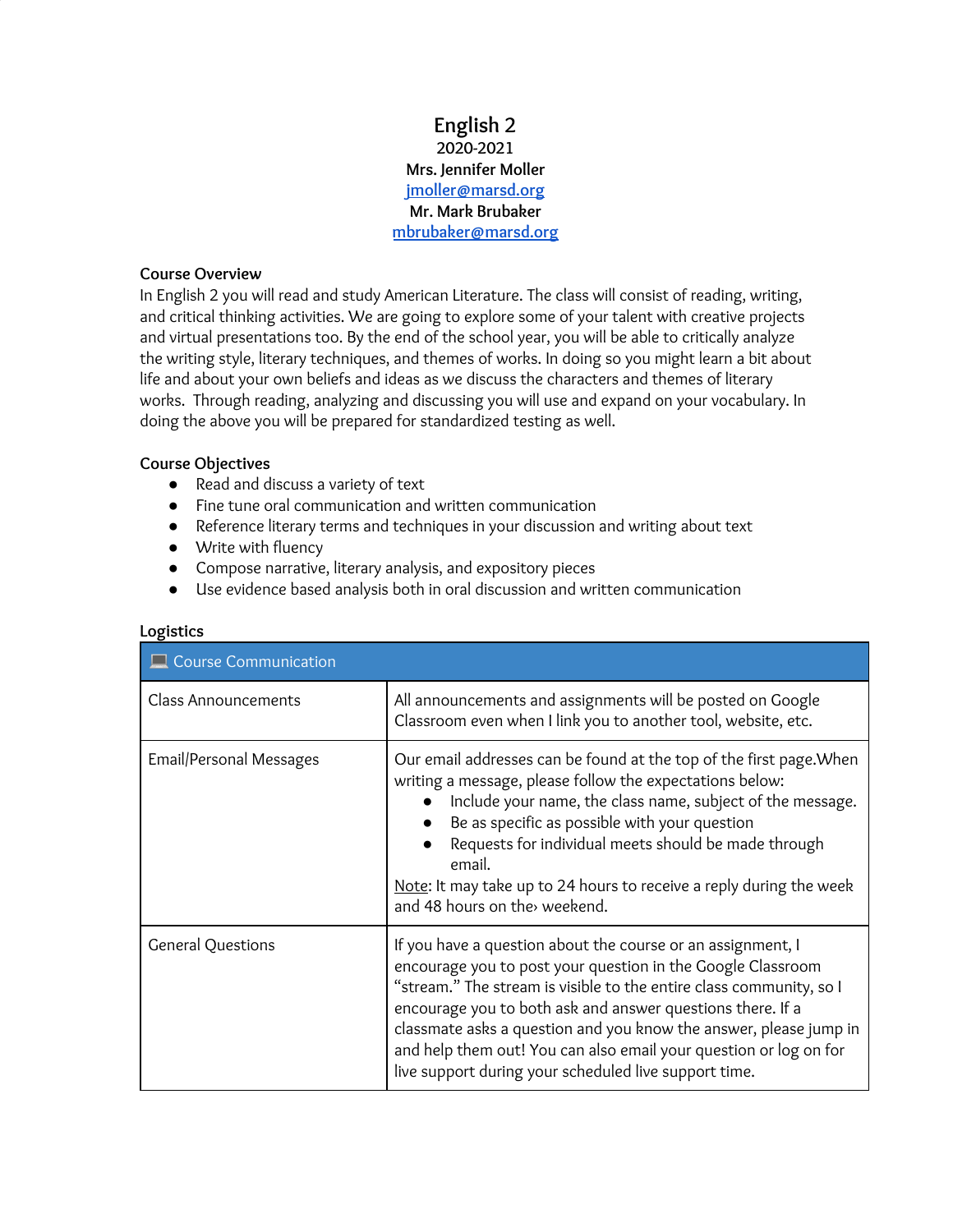| Online Discussions and CLass<br>Participation | Online discussions are an opportunity for you to interact with and<br>learn from your peers. The class will regularly engage in<br>conversations about the course content. You will receive credit for<br>your participation in these academic discussions.<br>You are expected to post thoughtful, respectful, and well-written<br>responses as well as verbal responses. You are expected to fully<br>participate in all course activities. |
|-----------------------------------------------|-----------------------------------------------------------------------------------------------------------------------------------------------------------------------------------------------------------------------------------------------------------------------------------------------------------------------------------------------------------------------------------------------------------------------------------------------|
|-----------------------------------------------|-----------------------------------------------------------------------------------------------------------------------------------------------------------------------------------------------------------------------------------------------------------------------------------------------------------------------------------------------------------------------------------------------------------------------------------------------|

Our schedule is listed below. You are expected to log on at that time for announcements, assignments and meets.

#### Afternoon Schedules

| <b>PM Session 1</b><br>12:25-12:45 | Monday<br>Period 1 | <u>Tuesday</u><br>Period 5 | <b>Wednesday</b><br>Virtual AM<br>Sessions | <u>Thursday</u><br>Period 1 | Friday<br>Period 5 |
|------------------------------------|--------------------|----------------------------|--------------------------------------------|-----------------------------|--------------------|
| <b>PM Session 2</b><br>12:50-1:10  | Period 2           | Period 6                   |                                            | Period 2                    | Period 6           |
| <b>PM Session 3</b><br>$1:15-1:35$ | Period 3           | Period 7                   |                                            | Period 3                    | Period 7           |
| <b>PM Session 4</b><br>1:40-2:00   | Period 4           | Period 8                   |                                            | Period 4                    | Period 8           |

### Required Texts, Materials, and Online Accounts

You will need the following for this course:

- A chromebook or computer to access google classroom and other tools such as flipgrid, newsela, commonlit. Your device must have a camera and microphone. Please use this link to address any technology issues you may have.
- Folder, or binder should you choose to print any materials although this is not required
- paper, pen/pencil, highlighter
- Earbuds/Airpods/Headphones to watch class videos, engage in discussions, or listen to audiobook versions of our texts.
- We will be using either hard copies or online versions of the texts we use.

# **Course Topics, Textbook, and Resources**

The objectives of the English class involve mainly skills. We use our texts to develop those skills. The texts we use may change from time to time depending on what skill we need to further develop.

- Textbook-Prentice Hall Literature *Penguin Edition - The American Experience -Prentice Hall, 2007;* however I will be posting the digital copies of texts to start.
- Novels- Night, The Great Gatsby, To Kill A Mockingbird
- Plays-The Crucible, A Raisin in the Sun, A Streetcar Named Desire (if time permits)
- Short Stories-A variety from the textbook and other sources
- Poems- A variety from the textbook and other sources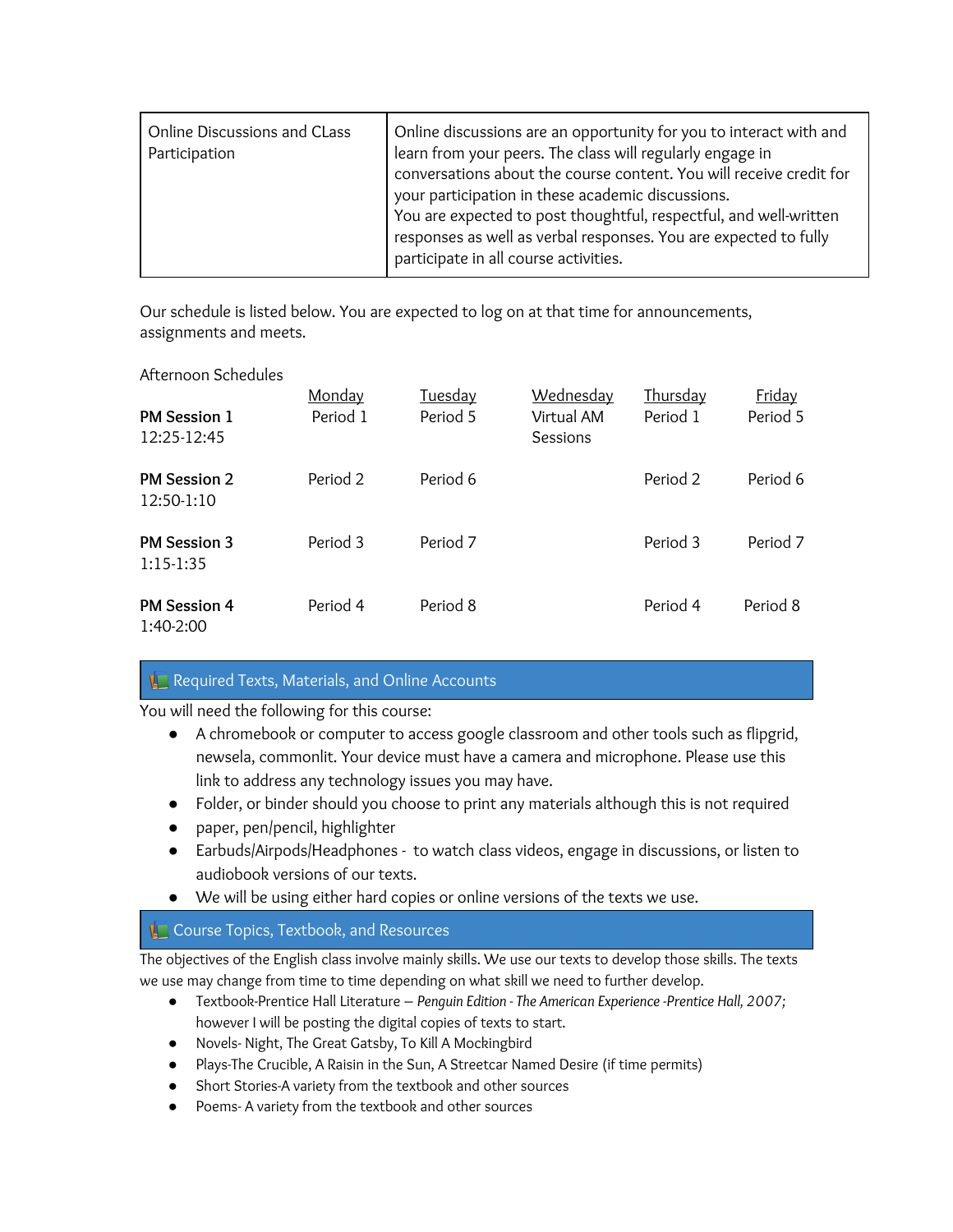● Non-fiction-A variety from the textbook and other sources

Online Tools and Materials: comonlit.org, newsela, Flipgrid, learning ally, kahoot, quizziz and others

# **Grading Policy**

All assignments are graded out of 100. With the following percentages used for marking period averages. When rubrics are used for assignments it will be provided ahead of time.

### **Test/Projects/Essays - 60%**

**Journals and Quizzes (may not be traditional quizzes but other types of activities)-20% Short Assignments (classwork, discussions, participation, exit slips, reflections)-20%**

Your lowest quiz score will be dropped; Your lowest short assignment will be dropped but lowest test scores are not. **I do not give extra credit.**

### **Important Guidelines for handing in assignments**

- 1. Major Projects, Essays (drafts and revisions)are **due on the due date**. You will receive **ten points off** for each day it is late.
- 2. As a general rule short assignments handed in one day late will receive **half credit**. **After one day it will not be accepted.**

You should reach out to one of us ahead of time if you foresee an issue with turning in an assignment. Always plan ahead and don;t wait until the last minute.

# **Plagiarism of any kind is completely unacceptable and will result in an immediate zero for the assignment and an administrative referral.**

# **● ♀** Attendance Policy

DAILY attendance will be taken. NOTE:

- **Everyday Everyone is responsible for logging 7:20 AM to 7:30 AM for attendance. T**hink of this as your homeroom attendance. Then you will be completing assignments and reaching out to teachers for assistance when needed (except Wednesday-see below).
- **Everyone is responsible for logging on during your assigned time in the afternoon** depending on the period you are in. Period attendance will be taken.
- **Wednesday runs differently. Wednesday runs as a half day schedule.** Same as the half day when we were in school full time. You log on at 7:20 for homeroom and first period and continue your classes through 8th period ending at 11:19. Then you will work on competing assignments and reaching out to teachers for assistance when needed. Attendance will be taken each period.

**\*Accommodations and Modifications will be provided in accordance with the individual student's 504 or Individualized Educational Plan (IEP).\***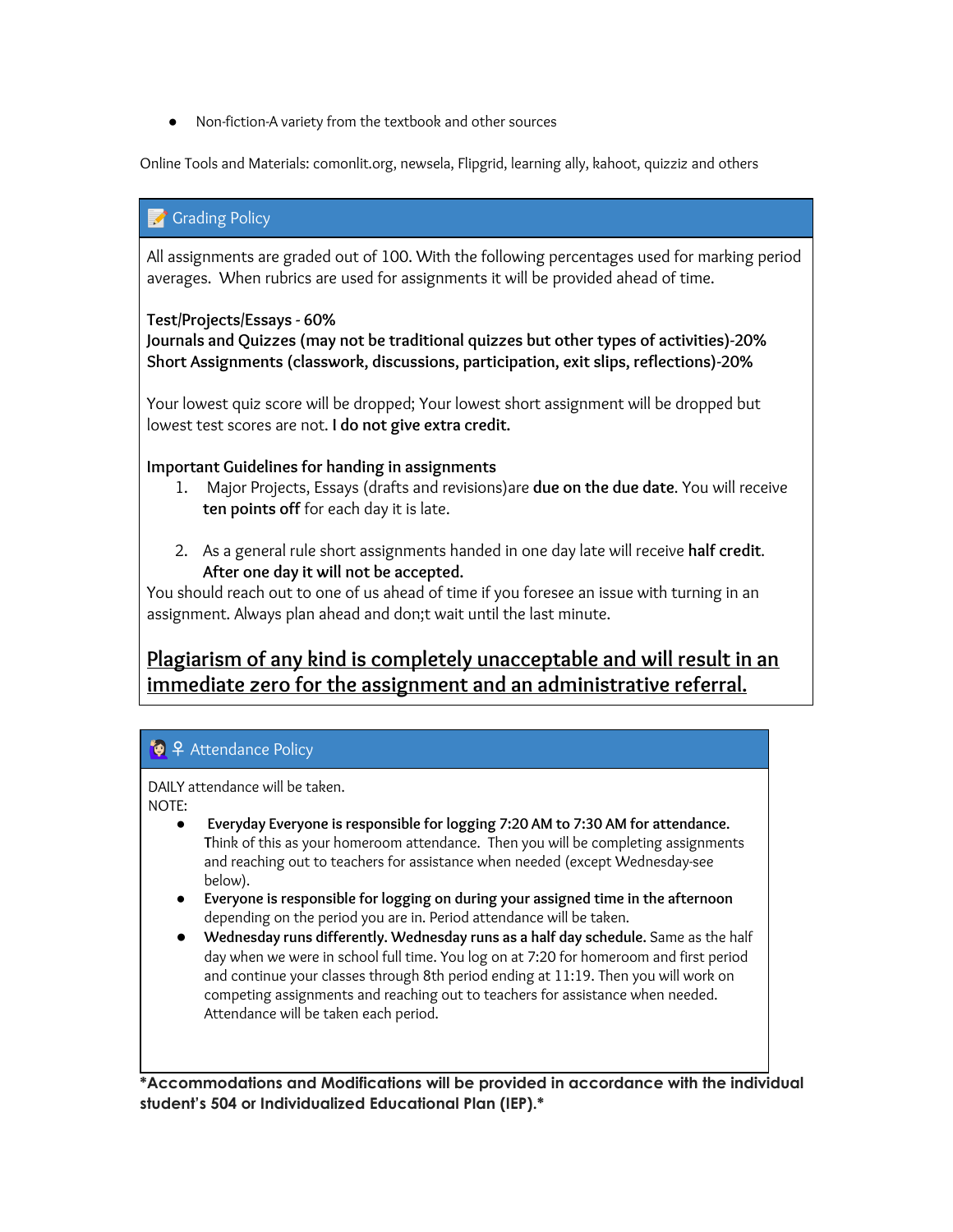### **Meet Your Teachers!** \*Mrs. Moller

Hi I am Mrs. Jennifer Moller. I have been a teacher since 1997. First teaching in a school in Brooklyn where I was born and later in Matawan Regional High School. I have been teaching here since 2004. This class is my favorite to teach and sophomores are my most favorite grade to teach!! I was born in Brooklyn and have lived in Queens, Staten Island, Howell, and I currently live in Point Pleasant with my three children (Max, Robbie, and Sophie) and our dog Atticus. My boys are twins (age 8) and my daughter is 7 so we have a lively household in which something is ALWAYS going on. During my freetime I love reading, hiking, going to the beach, taking very long walks with my dog, and exploring new places! One goal I have this year is to start running again instead of just taking long walks-wish me luck! Another goal I have this year is to learn one new online tool to use with my classes this year. Lastly, I wanted to be an English teacher for as long as I can remember. I went to Manhattan College and majored in English Secondary Education and then went on to New York University to get my Masters Degree in the same thing. I can't imagine doing anything else even with all the craziness of online school right now. I still love what I do! Oh and we started watching a new favorite show at home-The Madnalorian-my favorite phrase used to be "it is what it is'' to accept any situation and make the best of it. My new favorite phrase is now "this is the way" for the same reasons. If you have ever watched the Mandalorian you know where that phrase comes from! And in case you didn't know, there is a Mr. Moller at MRHS too!

# \*Mr. Brubaker

Hi, I am Mr. Mark Brubaker. I have been a teacher for 6 years now at Matawan Regional High School. I started my teaching career at a private special needs school in Chatham New Jersey. I have taught Social Studies and English classes at the high school. I first started as a Social Studies teacher at Matawan but have since moved over to English. I really enjoy American history so English II is a perfect fit for me because I can provide historical context for the various books, plays, poems, and documents we will be reading in English II this year. I don't have any children yet. But I have two cats and their names are Indie and Salem. When I'm not teaching, I enjoy travelling, trying new foods, cooking, and playing disc golf. Feel free to ask me what disc golf is, I'll be happy to explain. Also, I love watching all of the Marvel movies. During the quarantine, my wife and I watched all 27 movies chronologically. It took a really long time but was totally worth it. Overall, my goal for this year is to be and hopefully sometime in the near future we will be all back in school. I look forward to a great school year.